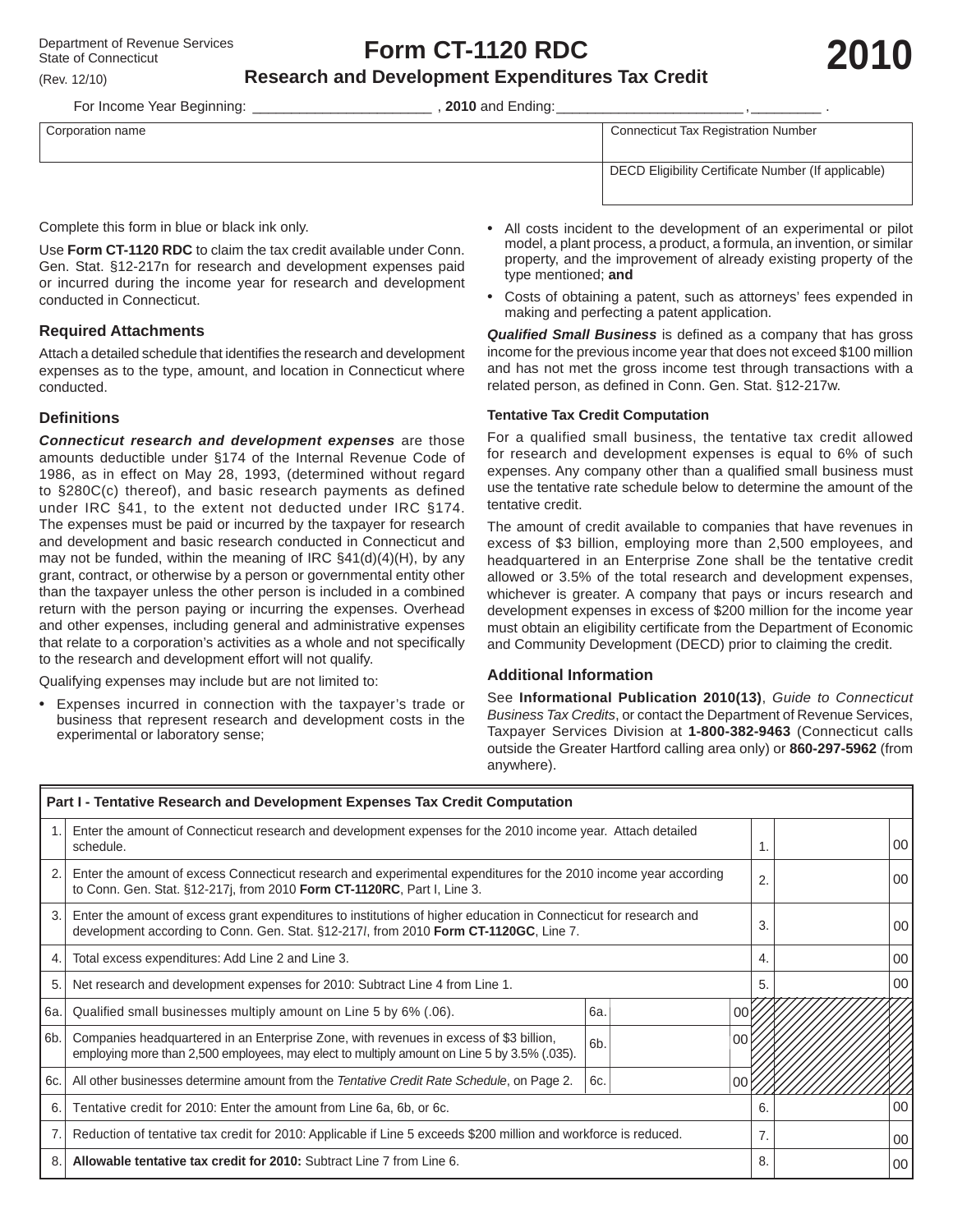| <b>Tentative Tax Credit Rate Schedule</b>               |                                                  |  |  |  |  |  |  |
|---------------------------------------------------------|--------------------------------------------------|--|--|--|--|--|--|
| If Net Research and Development Expenses (Line 5) are:  | The tentative tax credit allowed is:             |  |  |  |  |  |  |
| \$50 million or less                                    | 1% of Net Research and Development Expenses      |  |  |  |  |  |  |
| more than \$50 million but not more than \$100 million  | $$500,000 + 2\%$ of amount over \$50 million     |  |  |  |  |  |  |
| more than \$100 million but not more than \$200 million | $$1.5$ million + 4% of amount over \$100 million |  |  |  |  |  |  |
| more than \$200 million                                 | \$5.5 million + 6% of amount over \$200 million  |  |  |  |  |  |  |

| Part II - Research and Development Expenses Tax Credit Computation |                                                                                                                                                                                                                                                                               |                |  |     |  |  |         |  |
|--------------------------------------------------------------------|-------------------------------------------------------------------------------------------------------------------------------------------------------------------------------------------------------------------------------------------------------------------------------|----------------|--|-----|--|--|---------|--|
|                                                                    | Allowable tentative tax credit for 2010 from Part I, Line 8                                                                                                                                                                                                                   |                |  |     |  |  | $00 \,$ |  |
| $^{\circ}$ 2.                                                      | Multiply Line 1 by $33\frac{1}{3}\%$ (.3333).                                                                                                                                                                                                                                 |                |  |     |  |  | 00      |  |
| 3.                                                                 | Enter the 2010 Connecticut corporation business tax liability or combined corporation business tax liability due<br>after the application of the total amount of Connecticut corporation business tax credits except the Research and<br>Development Expenditures tax credit. |                |  |     |  |  | 00      |  |
| 4.                                                                 | Multiply Line 3 by 50% (.50).                                                                                                                                                                                                                                                 |                |  |     |  |  | 00      |  |
| 5a.                                                                | Multiply Line 1 by two (2).                                                                                                                                                                                                                                                   | 5a             |  | 100 |  |  |         |  |
| 5 <sub>b</sub> .                                                   | Enter 90% (.90) of Line 3.                                                                                                                                                                                                                                                    | 5 <sub>b</sub> |  |     |  |  |         |  |
| 5.                                                                 | Enter the lesser of Line 5a or Line 5b.                                                                                                                                                                                                                                       |                |  |     |  |  | 00      |  |
| 6.                                                                 | Enter the greater of Line 4 or Line 5.                                                                                                                                                                                                                                        |                |  |     |  |  | 00      |  |
| 7.                                                                 | 2010 Research and Development Expenditures tax credit: Enter the lesser of Line 2 or Line 6 here and on<br>Form CT-1120K, Part I-D, Line 23, Column B.                                                                                                                        |                |  |     |  |  | 00      |  |

# **Exchange of Tax Credit**

A taxpayer whose gross income does not exceed \$70 million and who cannot take the credit as a result of having no tax liability under the corporation business tax, may elect to carry 100% of the credit forward or may be eligible to exchange the credit with the state for a credit refund equal to 65% of its value. See *Conn. Gen. Stat. §12-217ee*. See **Form CT-1120 XCH**, *Application for Exchange of Research and Development or Research and Experimental Expenditures Tax Credits by a Qualifi ed Small Business,* for eligibility.

Only tax credits earned in the current year and entitled to be claimed in the current year may be exchanged.

#### **Application Procedure**

Complete Form CT-1120 XCH and submit it with the original return (**Form CT-1120**, *Corporation Business Tax Return*; **Form CT-1120U**, *Unitary Corporation Business Tax Return*; or **Form CT-1120CR**, *Combined Corporation Business Tax Return)*. Visit the Department of Revenue Services (DRS) website at **www.ct.gov/DRS** to download forms and publications.